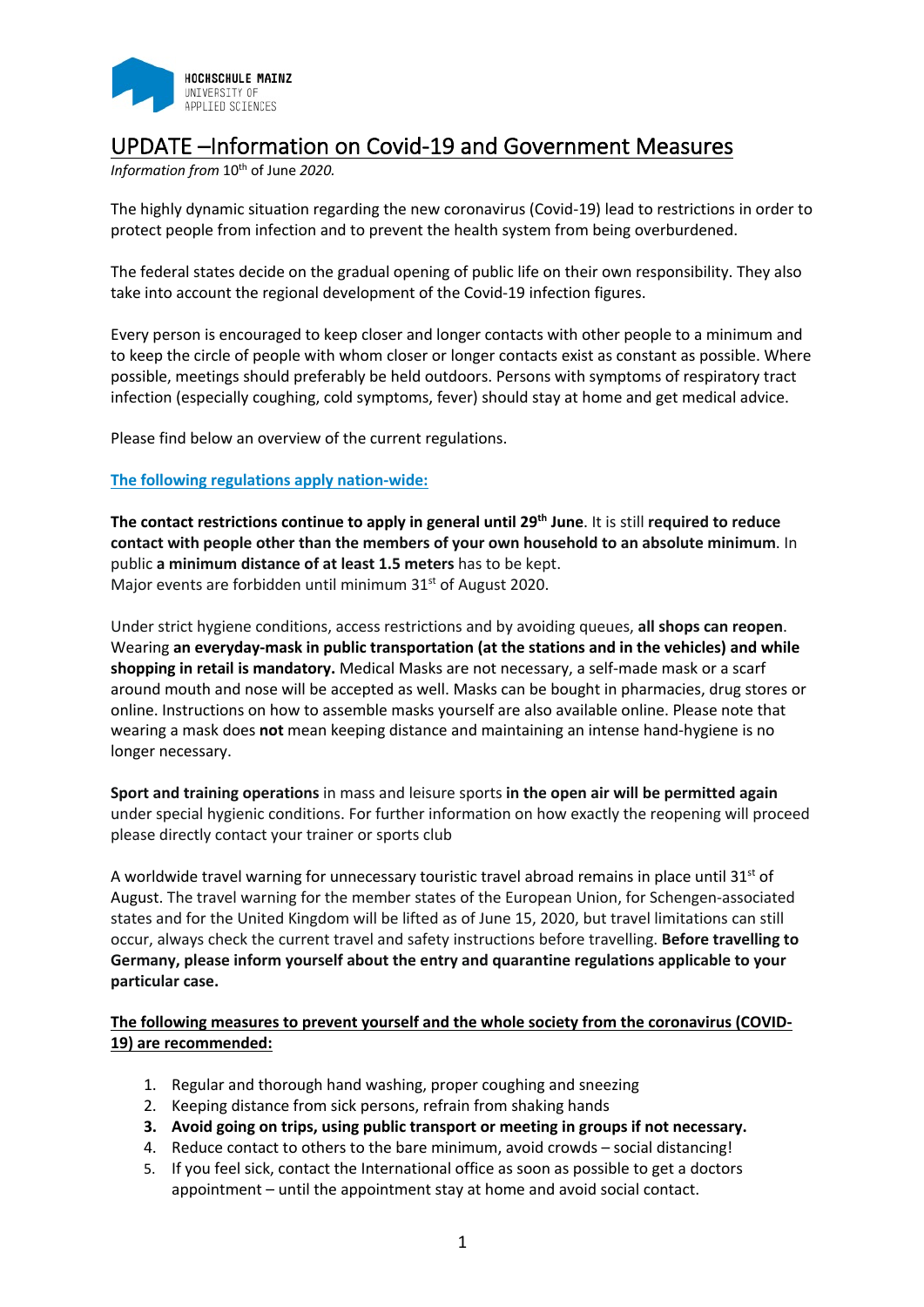

# **Regulations in the federal states of Germany:**

# **If you want to travel to another federal state in Germany please always check the local regulations beforehand!**

You can find further information on the specific regulations in each federal state via the following website: https://www.bundesregierung.de/bregde/themen/coronavirus/corona-bundeslaender-1745198



### **The following regulations apply for Rhineland-Palatinate (Mainz):**

- Meetings of up to ten people or a meeting of members of two households are **allowed from 10th of June on.**
- Restaurants are reopened with strict hygiene regulations. Guests must provide their contact details.
- Day-trip boats are allowed to go out again. Distance and hygiene regulations are in place.
- Museums, Galeries, memorials and castles, cinemas and theatres are open.
- Hotels and all similar accommodations are open for tourists. Hoteliers must also present a comprehensive hygiene concept.
- Religious services are allowed under strict hygiene regulations. Please check with your local institution.
- Open-Air swimming pools are allowed to reopen ( Taubertsbergbad is still closed due to renovations). Indoor swimming halls are allowed to reopen from  $10<sup>th</sup>$  of June on.
- Clubs, Discos and similar establishments are closed
- Fairs, festivals and similar events are not allowed

#### **The following regulations apply for Hessen (Wiesbaden & Frankfurt):**

- Meetings of up to ten people or a meeting of members of two households are **allowed from 11th of June on.**
- Restaurants are reopened with strict hygiene regulations. Guests must provide their contact details.
- Hotels are open for tourists again. Strict hygiene regulations apply.
- Museums,Galeries, memorials and castels, cinemas and theatres are open.
- Open-Air swimming pools and Indoor swimming halls are allowed to reopen from  $15<sup>th</sup>$  of June on under strict hygiene regulations.
- At **train stations and airports wearing every-day masks** is mandatory

**Please keep yourself informed, as the situation is constantly changing. If you need any help or have any questions don't hesitate to contact the international office.**